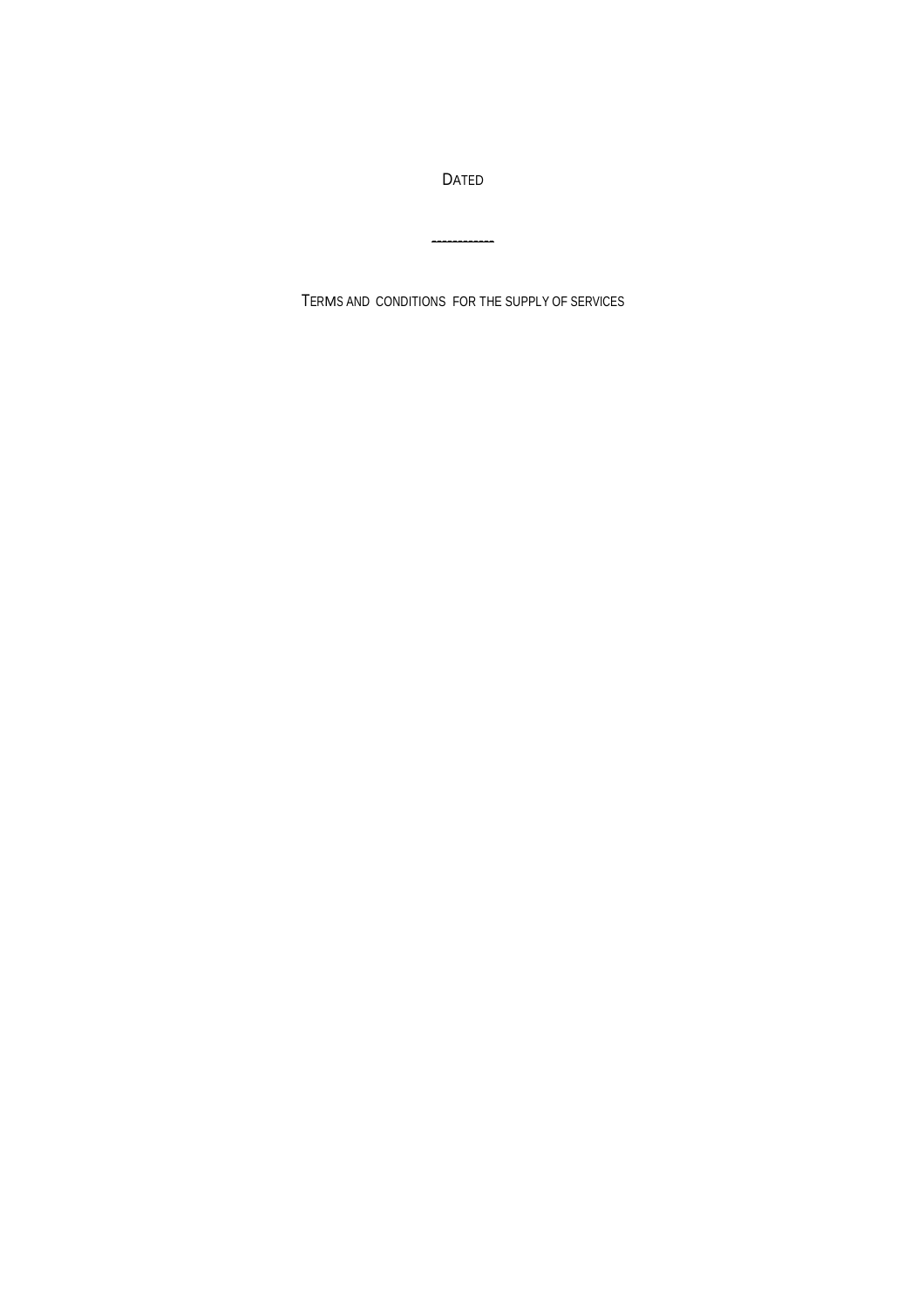#### 1. INTERPRETATION

1.1 Definitions. In these Conditions, the following definitions apply:

Business Day: a day (other than a Saturday, Sunday or public holiday) when banks in London are open for business.

Charges: the charges payable by the Customer for the supply of the Services in accordance with clause 5.

Commencement Date: has the meaning set out in clause 2.3.

Conditions: these terms and conditions as amended from time to time in accordance with clause 11.8.

Contract: the contract between the Supplier and the Customer for the supply of Services in accordance with these Conditions.

Customer: the person or firm who purchases Services from the Supplier.

Intellectual Property Rights: all patents, rights to inventions, utility models, copyright and related rights, trade marks, service marks, trade, business and domain names, rights in trade dress or get-up, rights in goodwill or to sue for passing off, unfair competition rights, rights in designs, rights in computer software, database right, topography rights, moral rights, rights in confidential information (including know-how and trade secrets) and any other intellectual property rights, in each case whether registered or unregistered and including all applications for and renewals or extensions of such rights, and all similar or equivalent rights or forms of protection in any part of the world.

Order: the Customer's order for Services as set out in the Customer's Registration Form or other written communication to the Supplier.

Registration Form: the registration form on which the Customer should set out name, address, contact and other details and the Services required.

E-Tender Services: the internet based services, supplied by the Supplier to the Customer as described in Schedule A.

E-Tender Plus Services: the services, supplied by the Supplier to the Customer as described in Schedule B

Services: The E-Tender or E-Tender Plus services provided by the Supplier to the Customer pursuant to the Contract.

Supplier: P&D Online Ltd registered in England and Wales with company number 07721737.

Supplier Materials: internet based web-site technology which provides the Services or part of the Services.

Website: the website of P & D Online Ltd at URL: [www.panddonline.co.uk](http://www.panddonline.co.uk/)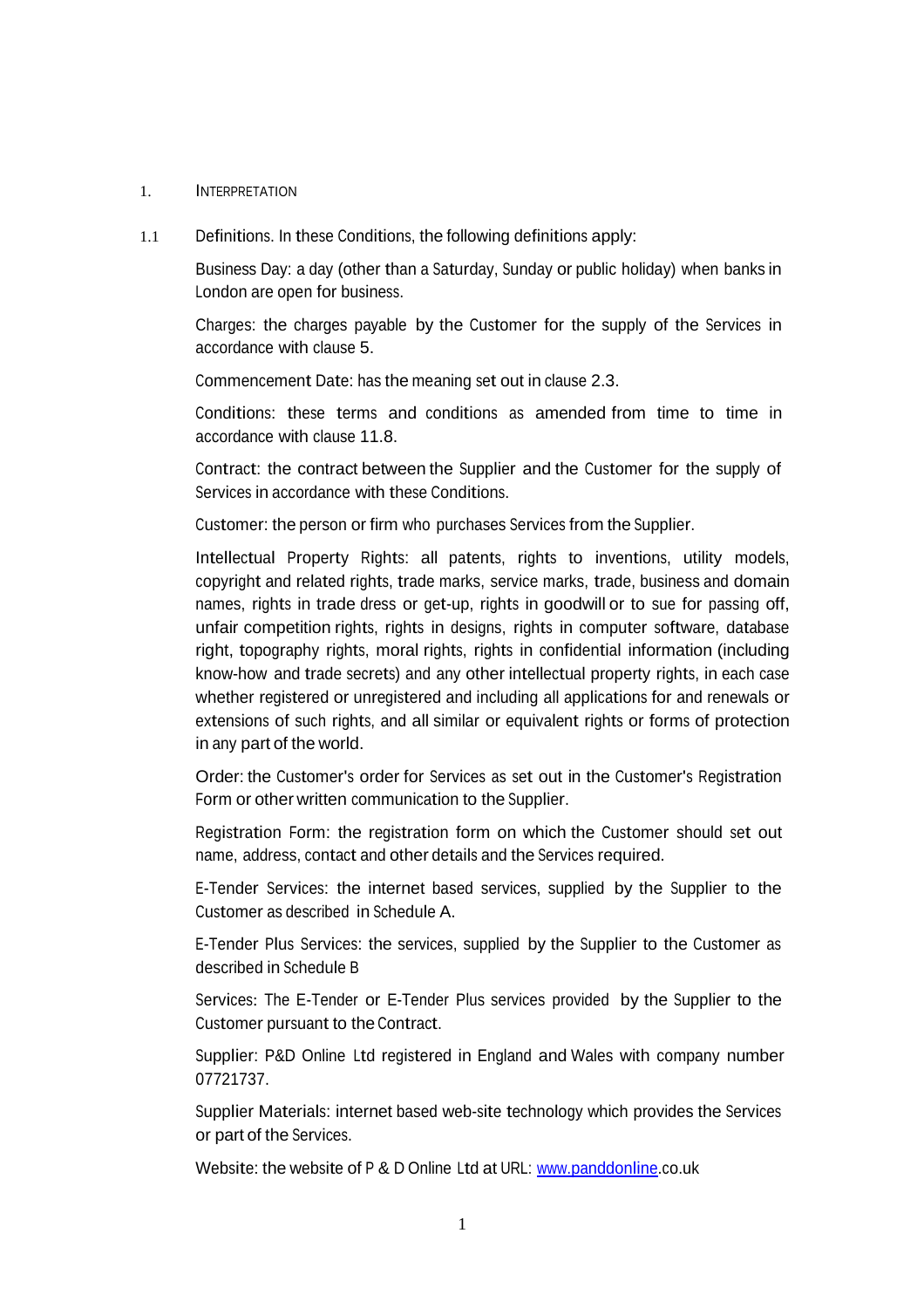- 1.2 Construction. In these Conditions, the following rules apply:
	- (a) a person includes a natural person, corporate or unincorporated body (whether or not having separate legal personality);
	- (b) a reference to a party includes its personal representatives, successors or permitted assigns;
	- (c) a reference to a statute or statutory provision is a reference to such statute or statutory provision as amended or re-enacted. A reference to a statute or statutory provision includes any subordinate legislation made under that statute or statutory provision, as amended or re-enacted;
	- (d) any phrase introduced by the terms including, include, in particular or any similar expression, shall be construed as illustrative and shall not limit the sense of the words preceding those terms; and
	- (e) a reference to writing or written includes e-mails.
	- (f) The words "you" and "your" refers to the Customer. Words such as "us", "we" and "our" refer to the Supplier
- 2. BASIS OF CONTRACT AND YOUR RIGHT TO CANCEL
- 2.1 The Order constitutes an offer by the Customer to purchase Services in accordance with these Conditions.
- 2.2 You have a right to cancel this contract within 7 working days of making payment. However, once you have started to use the Services such right to cancel will be lost if use commences prior to the end of the usual seven working days.
- 2.3 The Order shall only be deemed to be accepted when the Supplier makes the Services available to Customer at which point and on which date the Contract for a 12 month licence to use the Service and Supplier Materials shall come into existence (Commencement Date).
- 2.4 In consideration for use of the Services the Customer shall comply with these terms during any trial period of the Services.
- 2.5 The Customer shall not be entitled to a free trial of the Services for any more than 15 days.
- 2.6 The Contract constitutes the entire agreement between the parties. The Customer acknowledges that it has not relied on any statement, promise or representation made or given by or on behalf of the Supplier which is not set out in the Contract.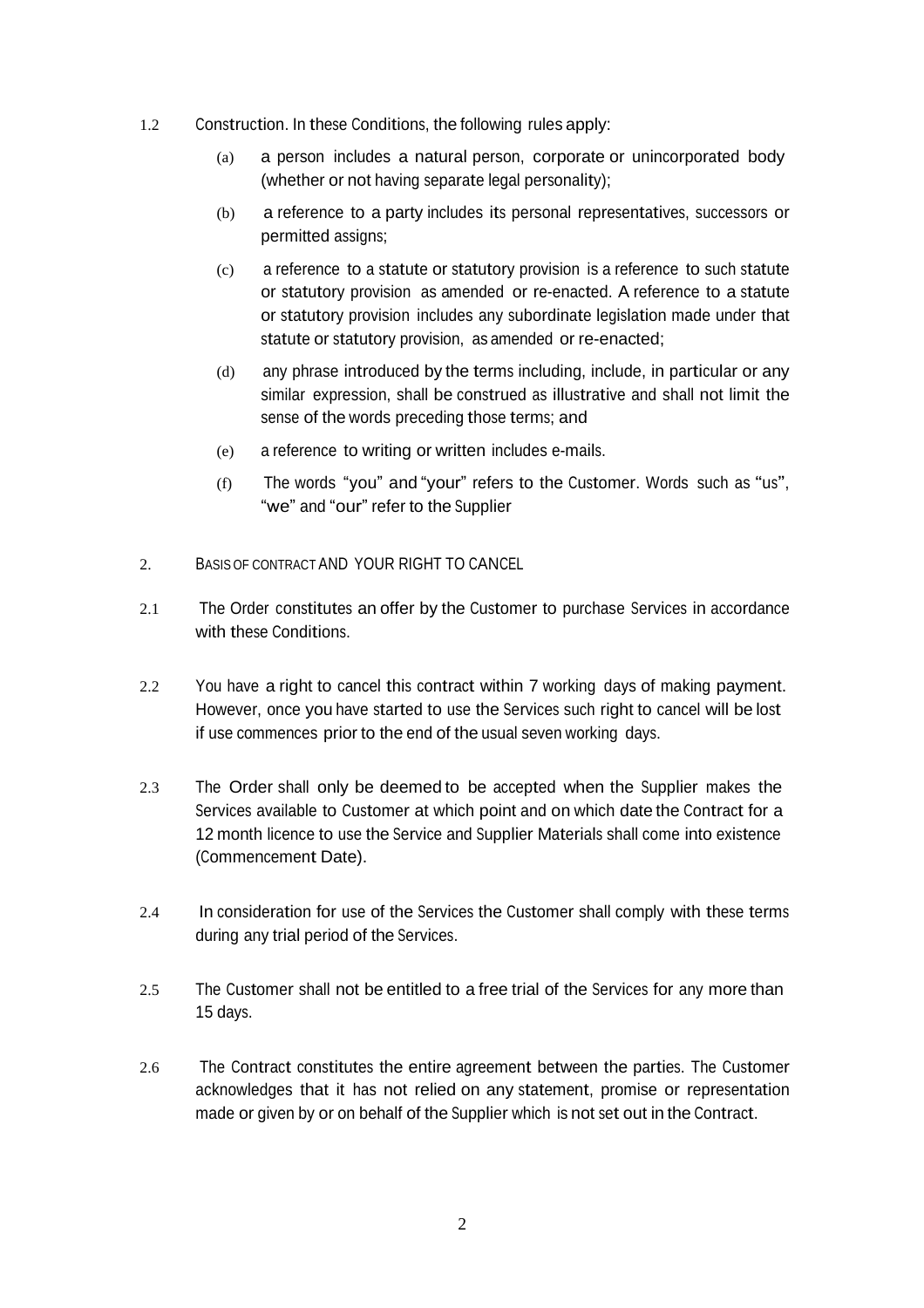- 2.7 Any samples, drawings, descriptive matter or advertising issued by the Supplier, and any descriptions or illustrations contained in the Supplier's web-site (other than these terms and the terms of Web-site use), are issued or published for the sole purpose of giving an approximate idea of the Services described in them. They shall not form part of the Contract or have any contractual force.
- 2.8 These Conditions apply to the Contract to the exclusion of any other terms that the Customer seeks to impose or incorporate, or which are implied by trade, custom, practice or course of dealing.

## 3. SUPPLY OF SERVICES

- 3.1 The Supplier shall supply the Services to the Customer in accordance with the description of the Services in Schedule A where the Customer purchases "E-Tender" services and in accordance with the description in Schedule <sup>B</sup> where the customer purchases "E-Tender Plus" services.
- 3.2 The Supplier shall have the right to make any changes to the Services which are necessary to comply with any applicable legal requirement, or which do not materially affect the nature or quality of the Services, and the Supplier shall notify the Customer in any such event.
- 3.3 The Services will be provided using reasonable care and skill. However, the outputs provided by the Supplier Materials depend on the information input by the Customer. Therefore, whilst guidance is provided for use of the Supplier Materials the Service is not intended to amount to advice on which reliance should be placed.
- 3.4 Any services such as surveying services or services advertised on the Website other than E-Tender or E-Tender Plus Services are subject to terms and conditions subject to separate enquiry.
- 4. CUSTOMER'<sup>S</sup> OBLIGATIONS
- 4.1 The Customer shall:
	- (a) ensure that the terms of the Registration Form are complete and accurate;
	- (b) co-operate with the Supplier in all matters relating to the Services;
	- (c) provide the Supplier with such information and materials as the Supplier may reasonably require in order to supply the Services, and ensure that such information is accurate in all material respects;
	- (d) not copy the Supplier Materials; and
	- (e) comply with the Terms of [Website](http://www.panddonline.co.uk/assets/docs/Terms-and-Conditions.pdf)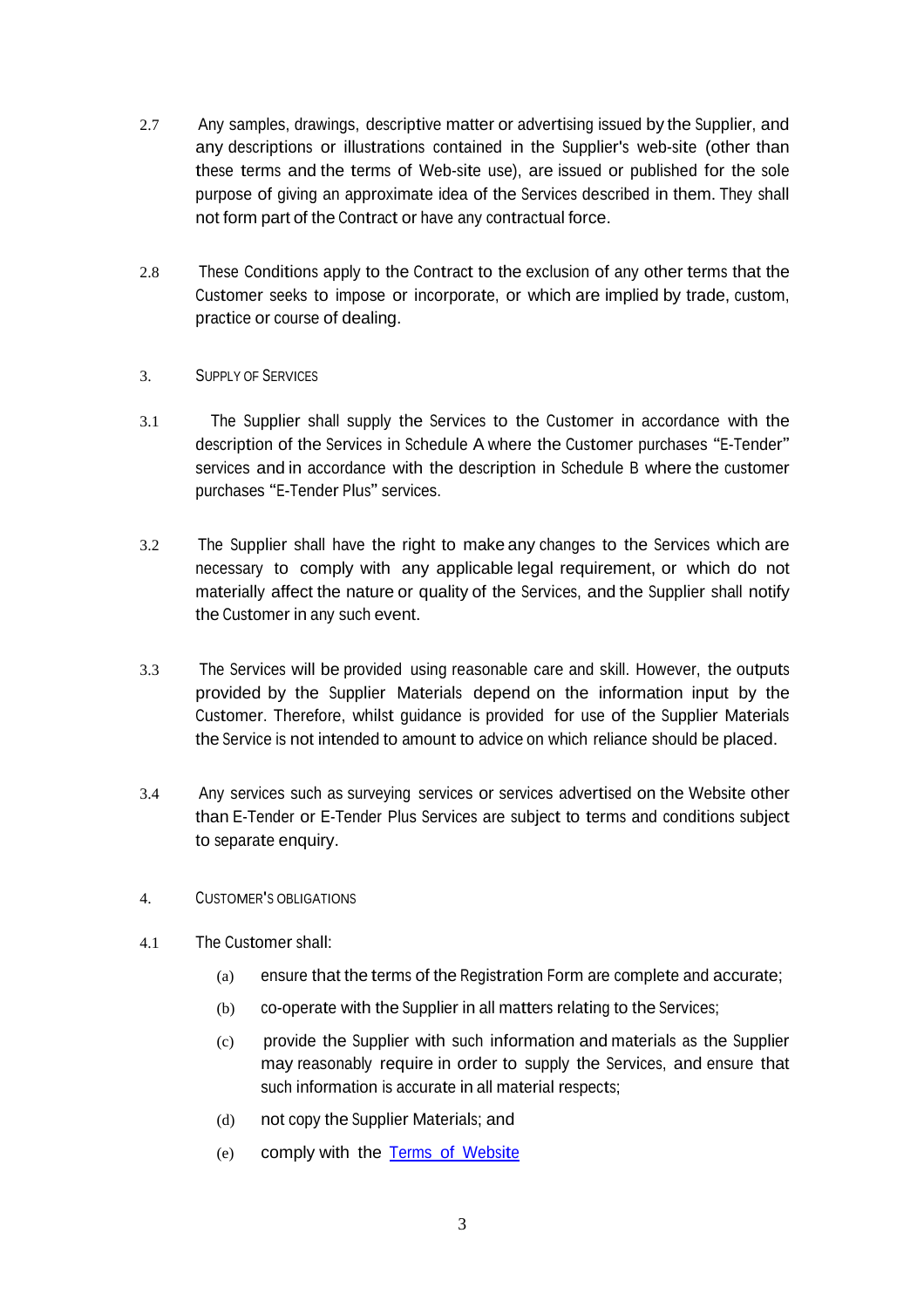- 4.2 If the Supplier's performance of any of its obligations under the Contract is prevented or delayed by any act or omission by the Customer or failure by the Customer to perform any relevant obligation (Customer Default):
	- (a) the Supplier shall without limiting its other rights or remedies have the right to suspend performance of the Services until the Customer remedies the Customer Default, and to rely on the Customer Default to relieve it from the performance of any of its obligations to the extent the Customer Default prevents or delays the Supplier's performance of any of its obligations;
	- (b) the Supplier shall not be liable for any costs or losses sustained or incurred by the Customer arising directly or indirectly from the Supplier's failure or delay to perform any of its obligations as set out in this clause 4.2; and
	- (c) the Customer shall reimburse the Supplier on written demand for any costs or losses sustained or incurred by the Supplier arising directly or indirectly from the Customer Default.
- 5. CHARGES AND PAYMENT
- 5.1 The Charges for the Services shall be:
	- (a) £199.00 per annum plus Vat for E-Tender Services
	- (b) £449.00 per annum plus Vat for E-Tender Plus Services
- 5.2 The Supplier reserves the right to increase its Charges on 2 January each year, provided that such charges cannot be increased more than once in any 12 month period.
- 5.3 The Supplier shall invoice the Customer annually in advance of or on the Commencement Date and payment of Charges shall be due from the Customer on the Commencement Date or anniversary thereof.
- 5.4 The Customer shall not be entitled to use the Services until the Customer has paid the Charges for 12 months' use in advance.
- 5.5 The Customer will be liable to pay additional charges for payment by credit and debit cards of 3% of the cost of each transaction.
- 5.6 The Customer shall pay all amounts due under the Contract in full without any deduction or withholding except as required by law and the Customer shall not be entitled to assert any credit, set-off or counterclaim against the Supplier in order to justify withholding payment of any such amount in whole or in part. The Supplier may, without limiting its other rights or remedies, set off any amount owing to it by the Customer against any amount payable by the Supplier to the Customer.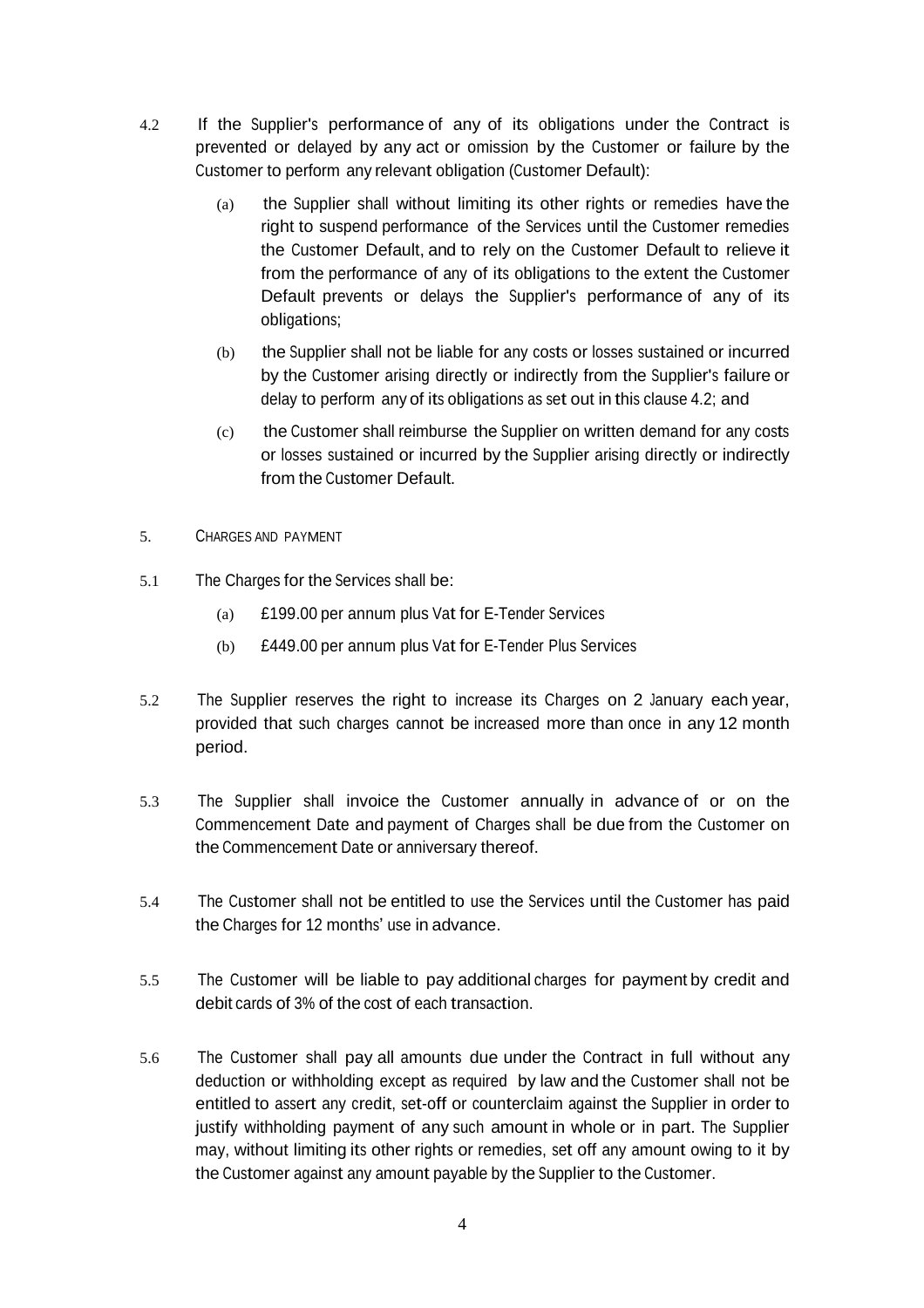### 6. INTELLECTUAL PROPERTY RIGHTS

- 6.1 The Customer acknowledges that, in respect of any third party Intellectual Property Rights, the Customer's use of any such Intellectual Property Rights is conditional on the Supplier obtaining a written licence from the relevant licensor on such terms as will entitle the Supplier to license such rights to the Customer.
- 6.2 The Supplier is the owner or licensee of all Supplier Materials and all Intellectual Property Rights in or arising out of or in connection with the Services.

## 7. CONFIDENTIALITY

A party (Receiving Party) shall keep in strict confidence all technical or commercial know-how, specifications, inventions, processes or initiatives which are of a confidential nature and have been disclosed to the Receiving Party by the other party (Disclosing Party), its employees, agents or subcontractors, and any other confidential information concerning the Disclosing Party's business or its products or its services which the Receiving Party may obtain. The Receiving Party shall restrict disclosure of such confidential information to such of its employees, agents or subcontractors as need to know it for the purpose of discharging the Receiving Party's obligations under the Contract, and shall ensure that such employees, agents or subcontractors are subject to obligations of confidentiality corresponding to those which bind the Receiving Party. This clause 7 shall survive termination of the Contract.

#### 8. LIMITATION OF LIABILITY:

- 8.1 Nothing in these Conditions shall limit or exclude the Supplier's liability for:
	- (a) death or personal injury caused by its negligence, or the negligence of its employees, agents or subcontractors;
	- (b) fraud or fraudulent misrepresentation; or
	- (c) breach of the terms implied by section 2 of the Supply of Goods and Services Act 1982 (title and quiet possession).
- 8.2 Subject to clause 8.1:
	- (a) the Supplier shall under no circumstances whatever be liable to the Customer, whether in contract, tort (including negligence), breach of statutory duty, or otherwise, for any loss of profit, or any indirect or consequential loss arising under or in connection with the Contract; and
	- (b) the Supplier's total liability to the Customer in respect of all other losses arising under or in connection with the Contract, whether in contract, tort (including negligence), breach of statutory duty, or otherwise, shall in no circumstances exceed the Charges.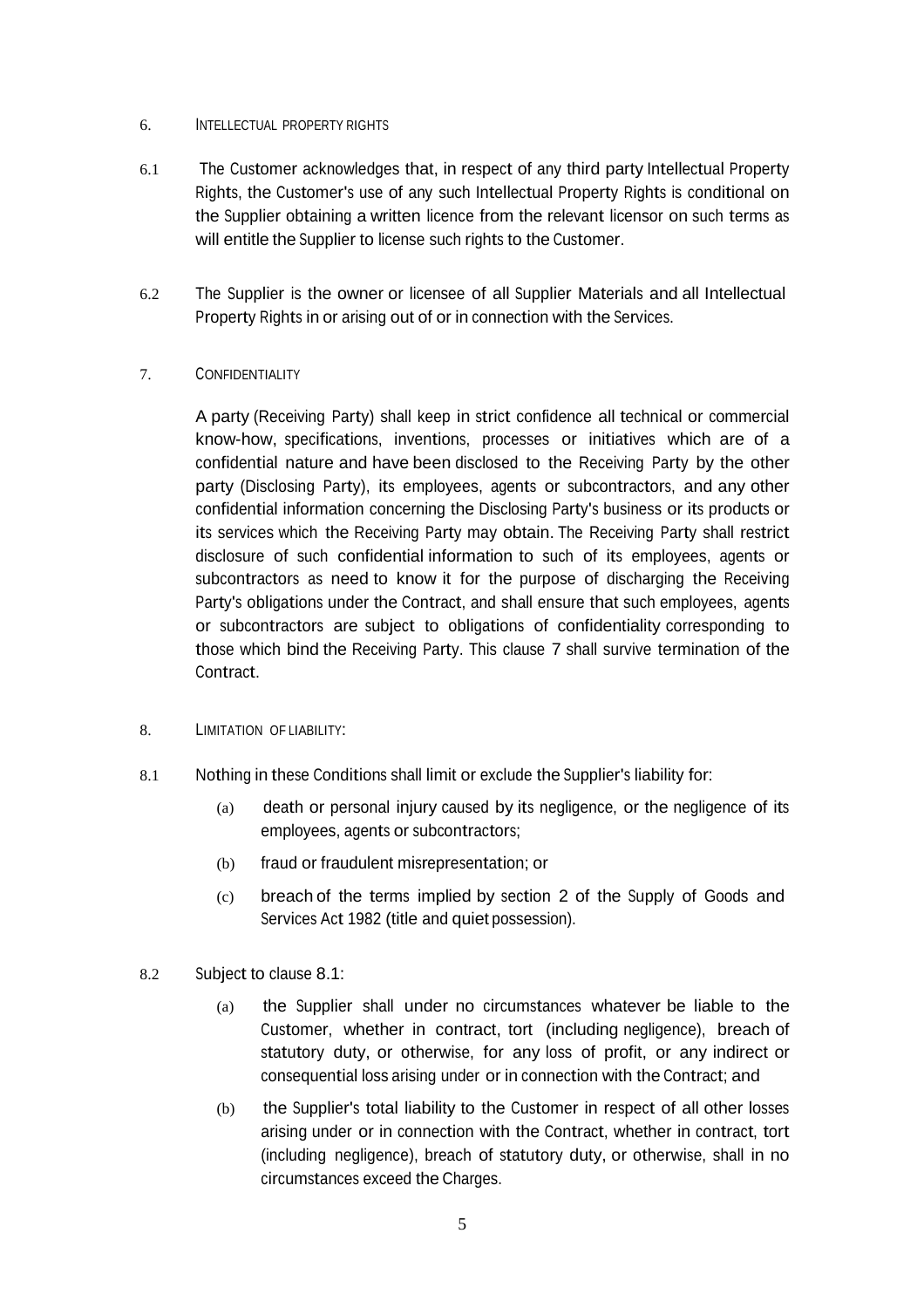- 8.3 Except as set out in these Conditions, all warranties, conditions and other terms implied by statute or common law are, to the fullest extent permitted by law, excluded from the Contract.
- 8.4 This clause 8 shall survive termination of the Contract.
- 9. TERMINATION
- 9.1 Without limiting its other rights or remedies, each party may terminate the Contract with immediate effect by giving written notice to the other party if:
	- (a) the other party commits a material breach of the Contract and (if such a breach is remediable) fails to remedy that breach within 7 days of that party being notified in writing of the breach;
	- (b) the other party suspends, or threatens to suspend, payment of its debts or is unable to pay its debts as they fall due or admits inability to pay its debts or (being a company) is deemed unable to pay its debts within the meaning of section 123 of the Insolvency Act 1986 or (being an individual) is deemed either unable to pay its debts or as having no reasonable prospect of so doing, in either case, within the meaning of section 268 of the Insolvency Act 1986 or (being a partnership) has any partner to whom any of the foregoing apply;
	- (c) the other party commences negotiations with all or any class of its creditors with a view to rescheduling any of its debts, or makes a proposal for or enters into any compromise or arrangement with its creditors [other than (where a company) for the sole purpose of a scheme for a solvent amalgamation of that other party with one or more other companies or the solvent reconstruction of that other party];
	- (d) a petition is filed, a notice is given, a resolution is passed, or an order is made, for or in connection with the winding up of that other party (being a company) other than for the sole purpose of a scheme for a solvent amalgamation of that other party with one or more other companies or the solvent reconstruction of that other party;
	- (e) the other party (being an individual) is the subject of a bankruptcy petition or order;
	- (f) a creditor or encumbrancer of the other party attaches or takes possession of, or a distress, execution, sequestration or other such process is levied or enforced on or sued against, the whole or any part of its assets and such attachment or process is not discharged within 14 days;
	- (g) an application is made to court, or an order is made, for the appointment of an administrator or if a notice of intention to appoint an administrator is given or if an administrator is appointed over the other party (being a company);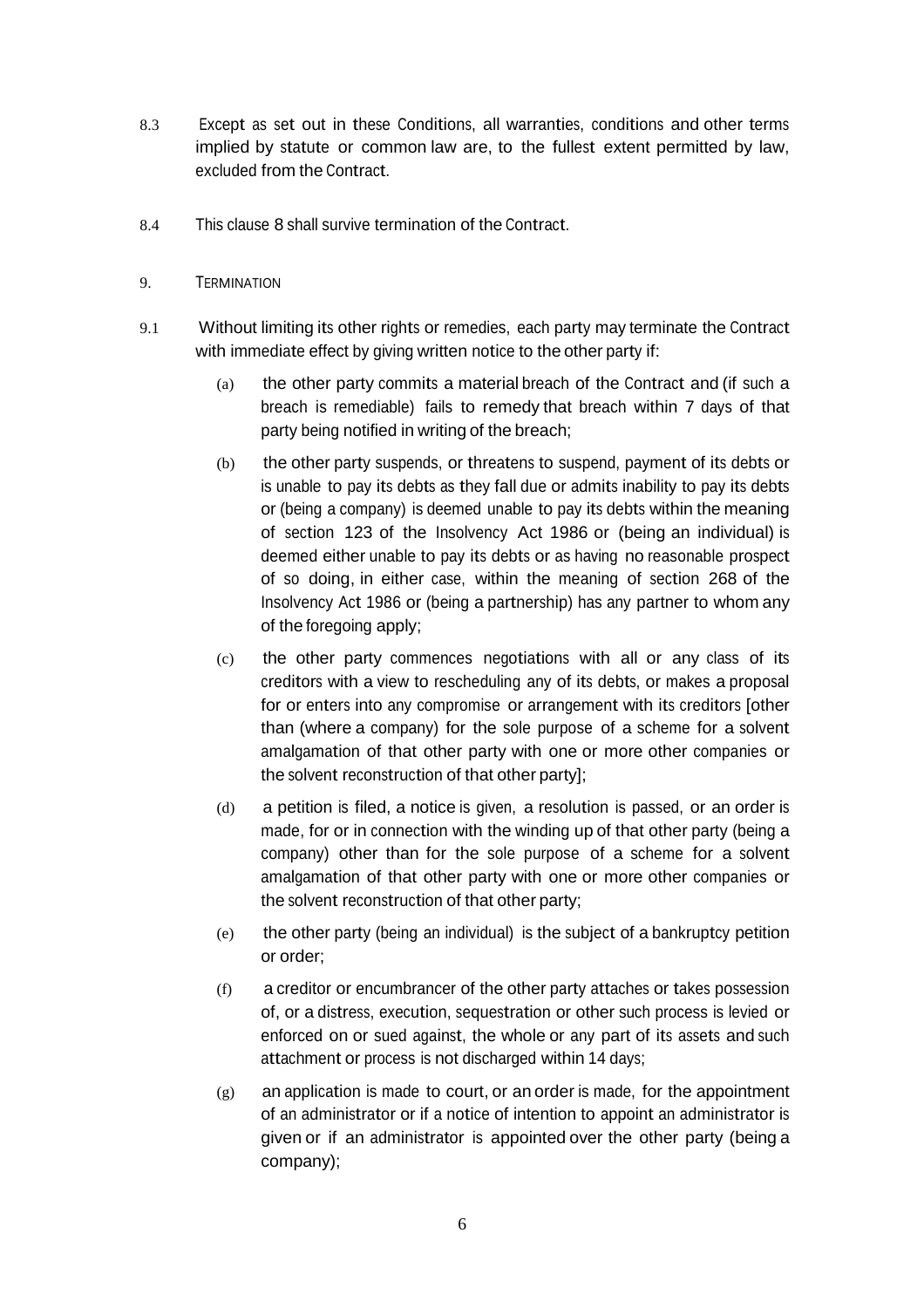- (h) a floating charge holder over the assets of that other party (being a company) has become entitled to appoint or has appointed an administrative receiver;
- (i) a person becomes entitled to appoint a receiver over the assets of the other party or a receiver is appointed over the assets of the other party;
- (j) any event occurs or proceeding is taken with respect to the other party in any jurisdiction to which it is subject that has an effect equivalent or similar to any of the events mentioned in clause 9.1(b) to clause 9.1(i) (inclusive);
- (k) the other party suspends or ceases, or threatens to suspend or cease, to carry on all or a substantial part of its business; or
- (l) the other party (being an individual) dies or, by reason of illness or incapacity (whether mental or physical), is incapable of managing his own affairs or becomes a patient under any mental health legislation.
- 9.2 Without limiting its other rights or remedies, the Supplier may terminate the Contract with immediate effect by giving written notice to the Customer if the Customer fails to pay any amount due under this Contract on the due date for payment.
- 9.3 Without limiting its other rights or remedies, the Supplier shall have the right to suspend provision of the Services under the Contract or any other contract between the Customer and the Supplier if the Customer becomes subject to any of the events listed in clause 9.1(b)) to clause 9.1(l), or the Supplier reasonably believes that the Customer is about to become subject to any of them, or if the Customer fails to pay any amount due under this Contract on the due date for payment.

#### 10. CONSEQUENCES OF TERMINATION

On termination of the Contract for any reason clauses which expressly or by implication have effect after termination shall continue in full force and effect.

11. GENERAL

## 11.1 Force majeure:

(a) For the purposes of this Contract, Force Majeure Event means an event beyond the reasonable control of the Supplier including but not limited to strikes, lock-outs or other industrial disputes (whether involving the workforce of the Supplier or any other party), failure of a utility service or the internet service or network or transport network, act of God, war, riot, civil commotion, malicious damage, compliance with any law or governmental order, rule, regulation or direction, accident, breakdown of plant or machinery, fire, flood, storm or default of suppliers or subcontractors.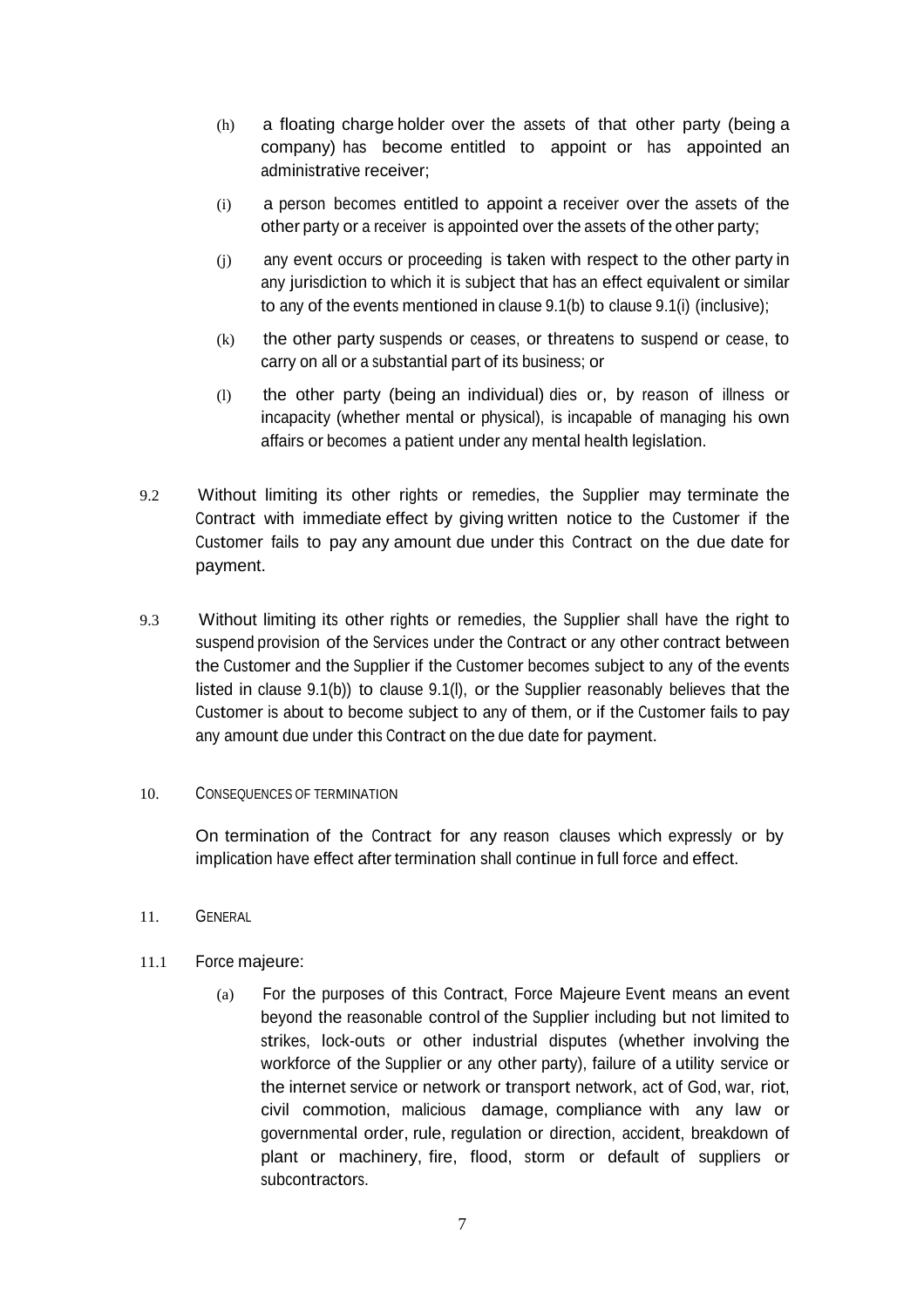- (b) The Supplier shall not be liable to the Customer as a result of any delay or failure to perform its obligations under this Contract as a result of a Force Majeure Event.
- 11.2 Assignment and subcontracting:
	- (a) The Supplier may at any time assign, transfer, charge, subcontract or deal in any other manner with all or any of its rights under the Contract and may subcontract or delegate in any manner any or all of its obligations under the Contract to any third party or agent.
	- (b) The Customer shall not, without the prior written consent of the Supplier, assign, transfer, charge, subcontract or deal in any other manner with all or any of its rights or obligations under the Contract.
- 11.3 Notices:
	- (a) Any notice or other communication required to be given to a party under or in connection with this Contract shall be in writing and shall be delivered to the other party personally or sent by email or prepaid first-class post, recorded delivery or by commercial courier, at its registered office (if a company) or (in any other case) its principal place of business, or sent by fax to the other party's main fax number.
	- (b) Any notice or other communication shall be deemed to have been duly received if delivered personally, when left at the address referred to above or, if sent by pre-paid first-class post or recorded delivery, at 9.00 am on the Business Day after posting, or if delivered by commercial courier, on the date and at the time that the courier's delivery receipt is signed, or if sent by fax or e mail, on the next Business Day after transmission.
	- (c) This clause 11.3 shall not apply to the service of any proceedings or other documents in any legal action. For the purposes of this clause, "writing" shall include e-mails.
- 11.4 Waiver:
	- (a) A waiver of any right under the Contract is only effective if it is in writing and shall not be deemed to be a waiver of any subsequent breach or default. No failure or delay by a party in exercising any right or remedy under the Contract or by law shall constitute a waiver of that or any other right or remedy, nor preclude or restrict its further exercise. No single or partial exercise of such right or remedy shall preclude or restrict the further exercise of that or any other right or remedy.
	- (b) Unless specifically provided otherwise, rights arising under the Contract are cumulative and do not exclude rights provided by law.
- 11.5 Severance: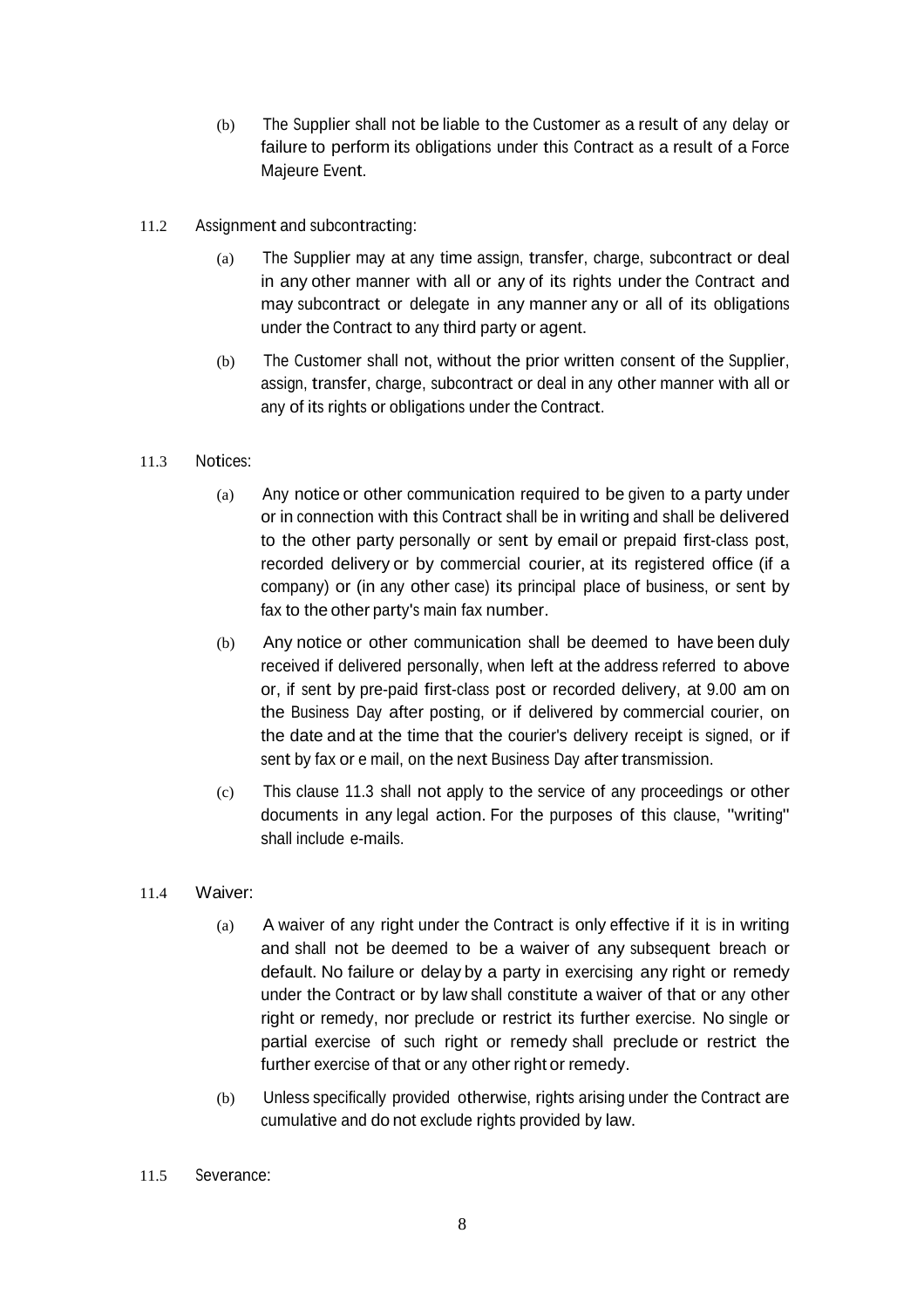- (a) If a court or any other competent authority finds that any provision of the Contract (or part of any provision) is invalid, illegal or unenforceable, that provision or part-provision shall, to the extent required, be deemed deleted, and the validity and enforceability of the other provisions of the Contract shall not be affected.
- (b) If any invalid, unenforceable or illegal provision of the Contract would be valid, enforceable and legal if some part of it were deleted, the provision shall apply with the minimum modification necessary to make it legal, valid and enforceable.
- 11.6 No partnership: Nothing in the Contract is intended to, or shall be deemed to, constitute a partnership or joint venture of any kind between any of the parties, nor constitute any party the agent of another party for any purpose. No party shall have authority to act as agent for, or to bind, the other party in any way.
- 11.7 Third parties: A person who is not a party to the Contract shall not have any rights under or in connection with it.
- 11.8 Variation: Except as set out in these Conditions, any variation, including the introduction of any additional terms and conditions, to the Contract, shall only be binding when agreed in writing and signed by the Supplier.
- 11.9 Governing law and jurisdiction: This Contract, and any dispute or claim arising out of or in connection with it or its subject matter or formation (including non-contractual disputes or claims), shall be governed by, and construed in accordance with, English law, and the parties irrevocably submit to the exclusive jurisdiction of the courts of England and Wales.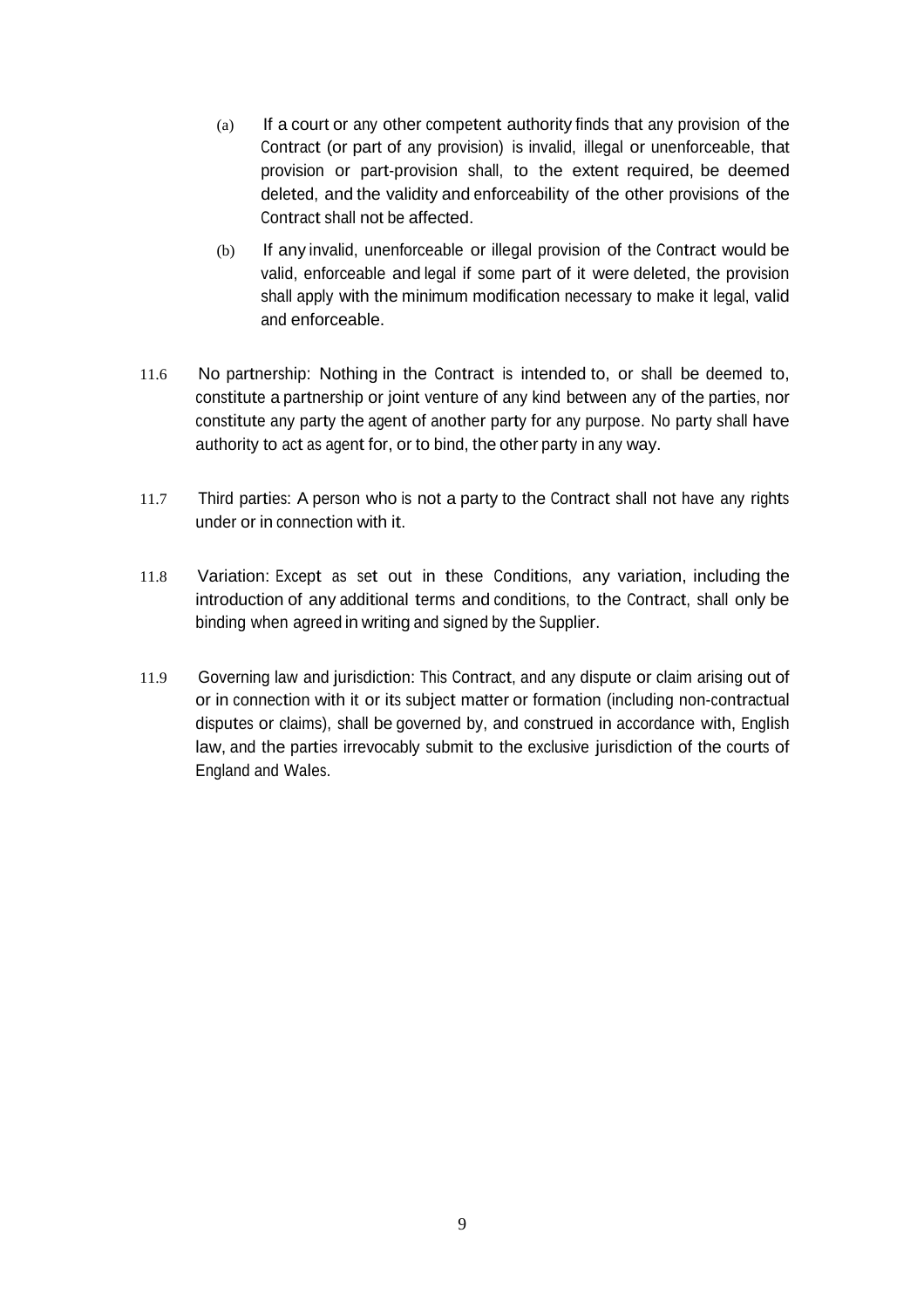# SCHEDULE A – E TENDER SERVICES

<sup>E</sup>-TENDER SERVICES INCLUDE:

ACCESS TO PAINTER AND DECORATOR TENDER SUPPLIER MATERIALS WHICH CARRY OUT THE FOLLOWING FUNCTIONS: